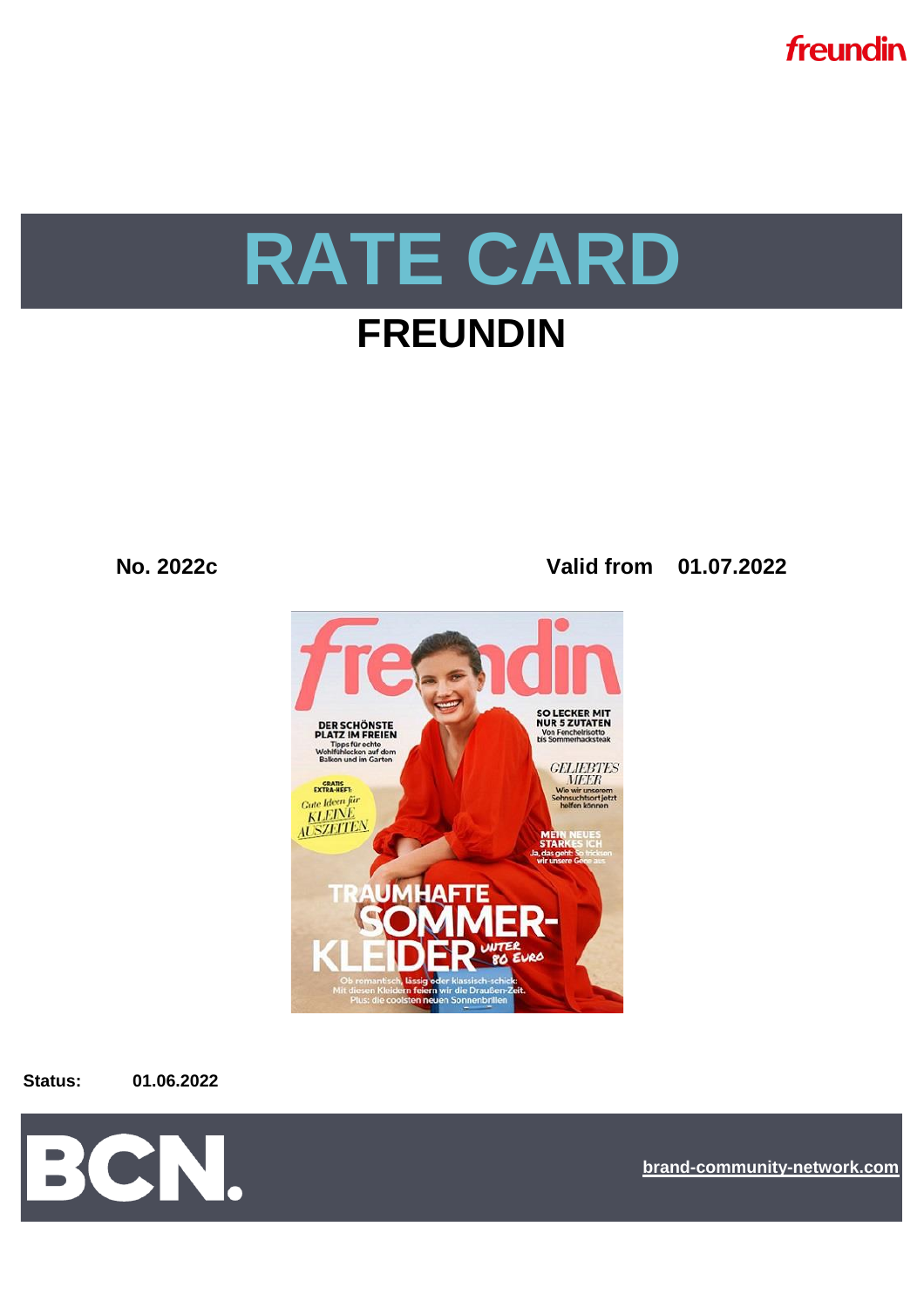## **PUBLISHER'S DATA**

freundin Verlag GmbH Commerzbank AG D-81925 München BIC: DRES DEFF 680

# Elfi Langefeld BIC: HYVEDEMMXXX

P +49 89 9250 1294 [elfi.langefeld@burda.com](mailto:heike.lauber@burda.com) **Terms of payment:**

### **Print Management/Placement**

Heike Schmiedeke AdTech Factory GmbH Große Elbstraße 59 D-22767 Hamburg T +49 40 4131 1365 heike.schmiedeke@adtechfactory.com

### **Ad Management/Order Management**

AdTech Factory GmbH Hauptstraße 127 D-77652 Offenburg **Terms and conditions:** P +49 781 84 3751 [orders@adtechfactory.com](mailto:orders@adtechfactory.com)

## **& on sale date**

biweekly, wednesday (subject to change) **Technical data:**

### **Place of publication**

München, PZN 558916 [duon-portal.de/](https://duon-portal.de/)

### **Publisher Bank accounts: Bank accounts:**

Arabellstraße 23 IBAN: DE54 6808 0030 0723 4120 00

**Brand Director Publishing Premium** IBAN: DE19 7002 0270 0015 0249 05

Invoices are due in net 30 days after the invoice date. The publisher guarantees a 2 per cent discount for advance payments, provided that the invoice amount is submitted on the publication date of the issue in which the advertisement is published at the latest and no older invoices are outstanding. In the event that the payment target is exceeded, default interest pursuant to Clause 11 of the Terms and Conditions of 5 per cent is calculated based on the respective base rate pursuant to Section 1 (1) of the German Discount Rate Transition Law (Diskontsatz-Überleitungs-Gesetz– DÜG). All prices are net prices. The statutory value-added tax is added. Direct debit is possible.

All ad orders are exclusively carried out pursuant to the General Terms and Conditions. These have to be requested directly from BCN or can be viewed online at:

**Frequency of publication** [brand-community-network.com/terms-conditions](https://bcn.burda.com/terms-conditions)

For current and binding technical data, log onto duon-portal.de. Also available as PDF download.

### **Delivery of printer's copy:**

Please upload all copies electronically to duon-portal.de. For support please e-mail support@duon-portal.de or call +49 40 37 41 17 50.

### **General legal notice:**

The warranty claims specified in the publishers' general terms and conditions apply only when the certified technical requirements and standards published on the DUON portal have been fulfilled as well as the delivery has been carried out via the DUON portal. This also holds when data are provided without proof.

### **Online advertisement booking:**

The current, binding technical advertisement bookings can also be sent via the online booking system:

[obs-portal.de/](https://www.obs-portal.de/)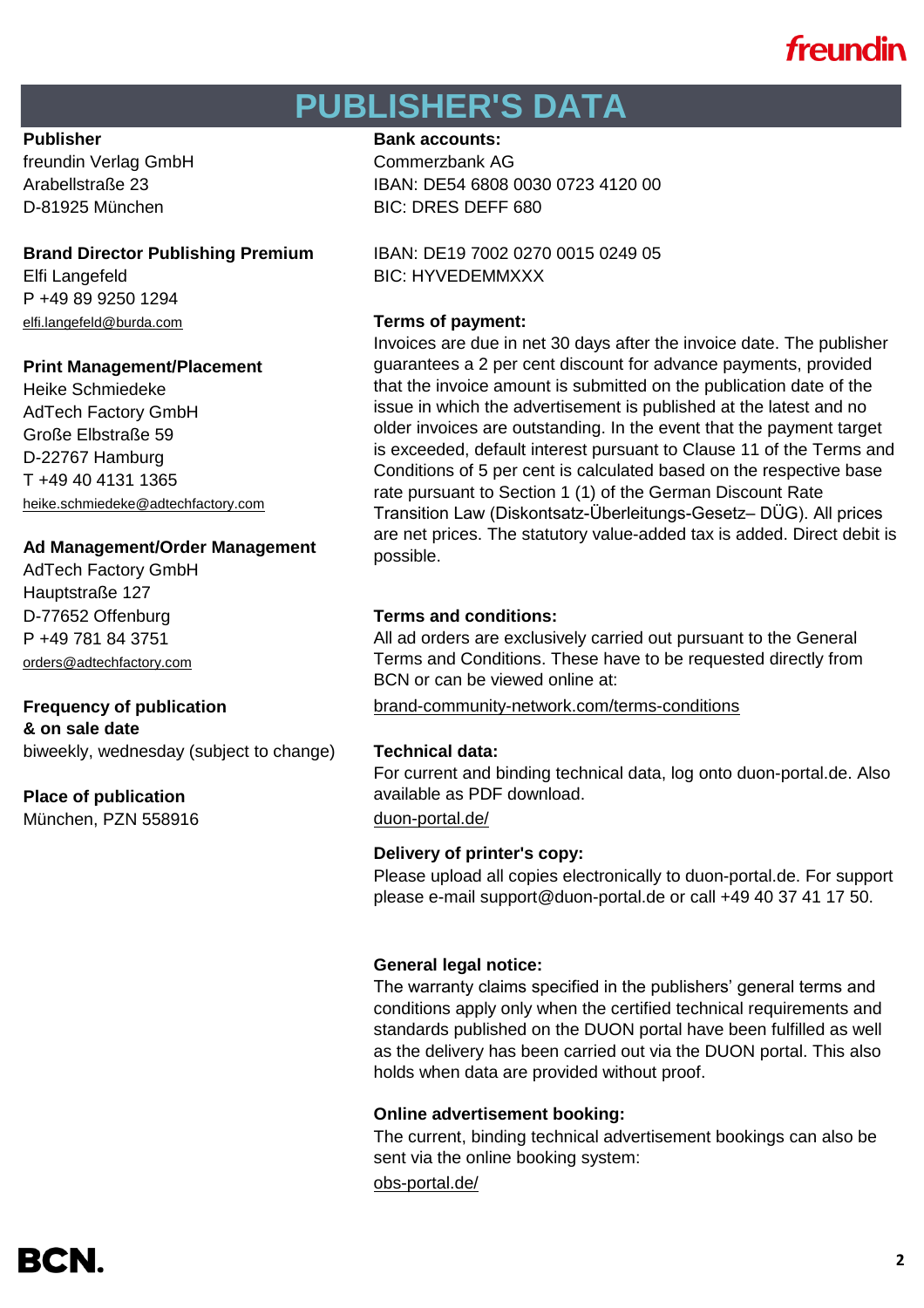# **FORMATS & RATES**

| Format              | <b>Placement</b>      | <b>Bleed format*</b> | Rate                  |
|---------------------|-----------------------|----------------------|-----------------------|
| $2/1$ page          | Standard              | 430 x 267            | 94,400€               |
| $1/1$ page          | Standard              | 215 x 267            | 47,200 €              |
| 3/4 page vertical   | Standard              | 148 x 267            | 39,500€               |
| 3/4 page horizontal | Standard              | 215 x 189            | 39,500€               |
| 2/3 page vertical   | Standard              | 133 x 267            | 36,300 €              |
| 2/3 page horizontal | Standard              | 215 x 170            | 36,300 €              |
| 1/2 page vertical   | Standard              | 103 x 267            | 32,700 €              |
| 1/2 page horizontal | Standard              | 215 x 131            | 32,700 €              |
| 1/3 page vertical   | Standard              | 73 x 267             | 25,400€               |
| 1/3 page horizontal | Standard              | 215 x 92             | 25,400€               |
|                     |                       |                      |                       |
| $2/1$ page          | <b>Opening Spread</b> | 430 x 267            | 126,300 €             |
| $1/1$ page          | inside front cover    | 215 x 267            | 55,200€               |
| $1/1$ page          | outside back cover    | 215 x 267            | 55,200€               |
|                     |                       |                      | *width x height in mm |

### **Advertorials:**

[brand-community-network.com/advertisin](https://bcn.burda.de/werbeloesungen/print/native-ads)gsolutions/print/native-ads Formats and prices for advertorials created by the editorial team on request. For more information, please visit

### **Consecutive Ads:**

Surcharge on two or more adverts on consecutive partial-page ads: 10%

#### **Fixed placements:**

Agreed fixed placements (e.g. first for a business line, commodity group, etc.) entitle the publisher to bill a placement surcharge.

#### **Type area format:**

On request.

### **Digital rate card:**

Please find the digital rate card here: [brand-community-network.de/advertisingsolutions/digital/prices](https://bcn.burda.com/advertisingsolutions/digital/prices)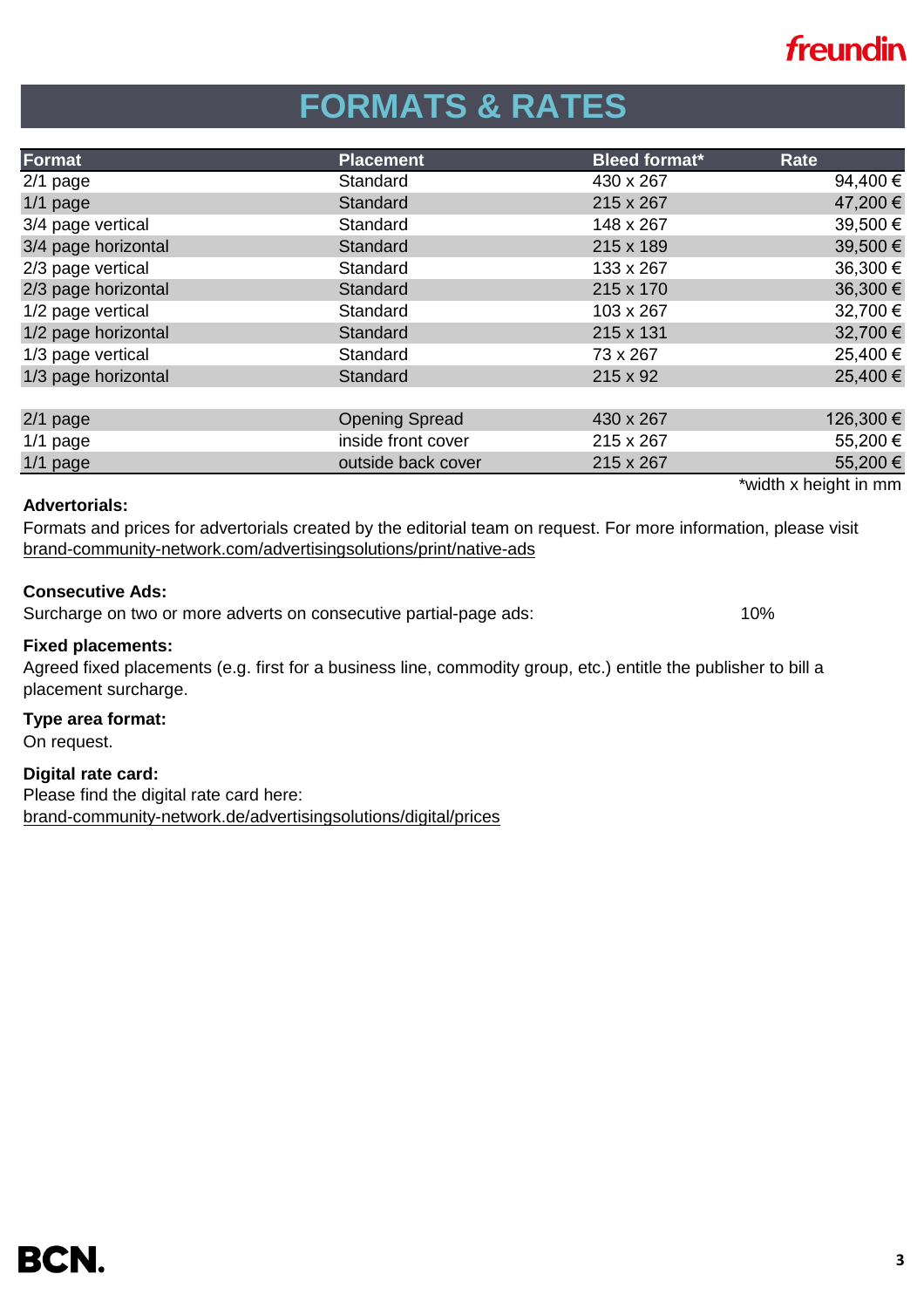# **AD SPECIALS**

|                                       | <b>Circulation excl.</b> | <b>Subscription</b> | Additional ad specials available on request.                                                   |
|---------------------------------------|--------------------------|---------------------|------------------------------------------------------------------------------------------------|
| <b>Rates per thousand</b>             | subscriptions*           | circulation         |                                                                                                |
| <b>Bound inserts</b>                  |                          |                     | Prices apply for the booking of at least the                                                   |
| up to 4 pages                         | 110€                     | 146 €               | entire domestic print run.                                                                     |
| up to 8 pages                         | 123€                     | 159€                | The publisher reserves the right to reschedule                                                 |
| up to 12 pages                        | 137€                     | 186€                | bookings with less than domestic print run.                                                    |
| up to 4 pages with additional product | 136€                     | 187€                |                                                                                                |
| up to 8 pages with additional product | 152€                     |                     | 191 € A split-run advertising surcharge of 40 %                                                |
| <b>Glued-on inserts</b>               |                          |                     | applies for booking subscription circulation<br>only. Smaller booking units, e.g. according to |
| Postcard up to 10 g                   | 59€                      |                     | $88 \n\in$ Nielsen areas or federal states, are possible.                                      |
| Booklet up to 10 g                    | 95€                      |                     | 128 € For these will be charged an additional 25 %                                             |
| Booklet up to 20 g                    | 102€                     | 137€                | per thousand.                                                                                  |
| Sample up to 10 g                     | 131€                     |                     | 160 € A minimum run of 140,000 copies applies for all                                          |
| Flatspray up to 10 g                  | 153€                     |                     | 188 $\epsilon$ ad specials.                                                                    |
| <b>Loose inserts</b>                  |                          |                     | *Circulation excl. subscriptions is made up of                                                 |
| up to $10 g$                          | 114€                     | 164 €               | the combined print runs for the circulation<br>segments newsstand, subscription circles,       |
| up to $20 g$                          | 118€                     | 169€                | inflight and other sales.                                                                      |
| up to $30 g$                          | 127€                     | 177 €               |                                                                                                |
| up to $40 g$                          | 138€                     | 186€                |                                                                                                |
| up to $50 g$                          | 150€                     | 202€                |                                                                                                |

**All tariff ad specials are eligible for discount and count towards the annual agreement commitment.**

#### **Calculation basis:**

The calculation basis is the planned circulation or IVW quarterly report upon order confirmation, exclusive of the respective e-paper copies.

#### **Delivered quantity:**

The delivered quantity is based on the planned print run or IVW quarterly report valid at the date of the order confirmation, plus 2 % surplus. In order to react to circulation fluctuations at short notice, we recommend contacting our Print Management/Placement (see "Your Personal Contacts" page) one more time before production start.

#### **Delivery address and deadline:**

Please find the delivery address and deadline on the respective order confirmation. An incoming goods inspection does not take place at the printing plant.

#### **Conditions of delivery:**

Ad specials must be delivered in accordance with the guidelines of the Bundesverband für Druck und Medien (German Association of Print and Media), and be clearly marked with the name of the publication and issue. The material must be delivered, carriage paid, to the address where it will be processed.

#### **Order and cancellation date:**

See "special closing dates" on page "Schedule & Topics Print"; due to limited availability, we strongly recommend booking as early as possible.

#### **Proviso:**

Should any processing problems arise, completion of the circulation takes priority over ad special processing.

#### **AdSpecial Portal:**

Binding technical information on Ad Specials and information on deadlines, samples and delivery for the participating objects is available for download at adspecial-portal.de

**Glued-on inserts:** The basis is a 1/1 carrier advertisement.

#### **Sample products:**

An additional postal fee applies to samples and objects over 2.5 mm thickness.

#### **Samples:**

Samples must be presented by the closing date at the latest. For product samples 50 pieces are required up front. For all other ad specials a minimum of 5 samples are required. To be sent: AdTech Factory, Print Management, Hauptstraße 127, 77652 Offenburg, Germany.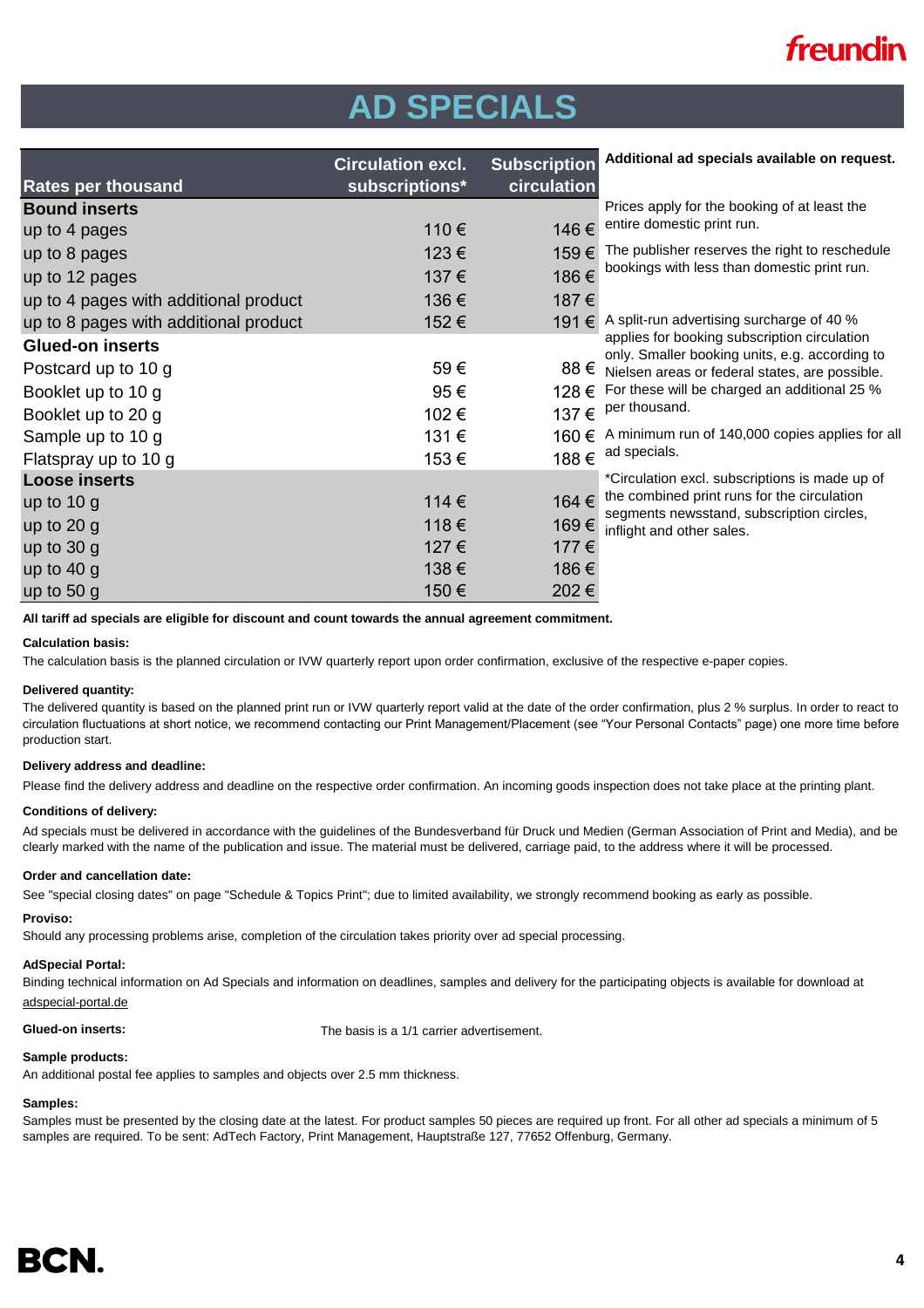| <b>SCHEDULE</b> |                                                                             |                      |             |                                                |  |
|-----------------|-----------------------------------------------------------------------------|----------------------|-------------|------------------------------------------------|--|
|                 | The BCN topic preview tool provides you with attractive themes or specials: |                      |             | brand-community-network.com/topic-preview-tool |  |
| No.             | On sale date                                                                | <b>Closing date*</b> | Copy date** | <b>Special closing date***</b>                 |  |
| 03/22           | 03.01.22                                                                    | 22.11.21             | 29.11.21    | 25.10.21                                       |  |
| 04/22           | 26.01.22                                                                    | 15.12.21             | 22.12.21    | 17.11.21                                       |  |
| 05/22           | 09.02.22                                                                    | 29.12.21             | 05.01.22    | 01.12.21                                       |  |
| 06/22           | 23.02.22                                                                    | 12.01.22             | 19.01.22    | 15.12.21                                       |  |
| 07/22           | 09.03.22                                                                    | 26.01.22             | 02.02.22    | 29.12.21                                       |  |
| 08/22           | 23.03.22                                                                    | 09.02.22             | 16.02.22    | 12.01.22                                       |  |
| 09/22           | 06.04.22                                                                    | 23.02.22             | 02.03.22    | 26.01.22                                       |  |
| 10/22           | 20.04.22                                                                    | 09.03.22             | 16.03.22    | 09.02.22                                       |  |
| 11/22           | 04.05.22                                                                    | 23.03.22             | 30.03.22    | 23.02.22                                       |  |
| 12/22           | 18.05.22                                                                    | 06.04.22             | 13.04.22    | 09.03.22                                       |  |
| 13/22           | 01.06.22                                                                    | 20.04.22             | 27.04.22    | 23.03.22                                       |  |
| 14/22           | 15.06.22                                                                    | 04.05.22             | 11.05.22    | 06.04.22                                       |  |
| 15/22           | 29.06.22                                                                    | 18.05.22             | 25.05.22    | 20.04.22                                       |  |
| $16+17/22$      | 13.07.22                                                                    | 01.06.22             | 08.06.22    | 04.05.22                                       |  |
| 18/22           | 03.08.22                                                                    | 22.06.22             | 29.06.22    | 25.05.22                                       |  |
| 19/22           | 24.08.22                                                                    | 13.07.22             | 20.07.22    | 15.06.22                                       |  |
| 20/22           | 07.09.22                                                                    | 27.07.22             | 03.08.22    | 29.06.22                                       |  |
| 21/22           | 21.09.22                                                                    | 10.08.22             | 17.08.22    | 13.07.22                                       |  |
| 22/22           | 05.10.22                                                                    | 24.08.22             | 31.08.22    | 27.07.22                                       |  |
| 23/22           | 19.10.22                                                                    | 07.09.22             | 14.09.22    | 10.08.22                                       |  |
| 24/22           | 02.11.22                                                                    | 21.09.22             | 28.09.22    | 24.08.22                                       |  |
| 25/22           | 16.11.22                                                                    | 05.10.22             | 12.10.22    | 07.09.22                                       |  |
| 26/22           | 30.11.22                                                                    | 19.10.22             | 26.10.22    | 21.09.22                                       |  |
| $01+02/23$      | 14.12.22                                                                    | 02.11.22             | 09.11.22    | 05.10.22                                       |  |
|                 | $\ddot{\phantom{1}}$                                                        |                      |             |                                                |  |

\* Closing & cancellation date

\*\* Delivery date for printer's copies

\*\*\* Closing & cancellation date for ad specials, special formats, special placements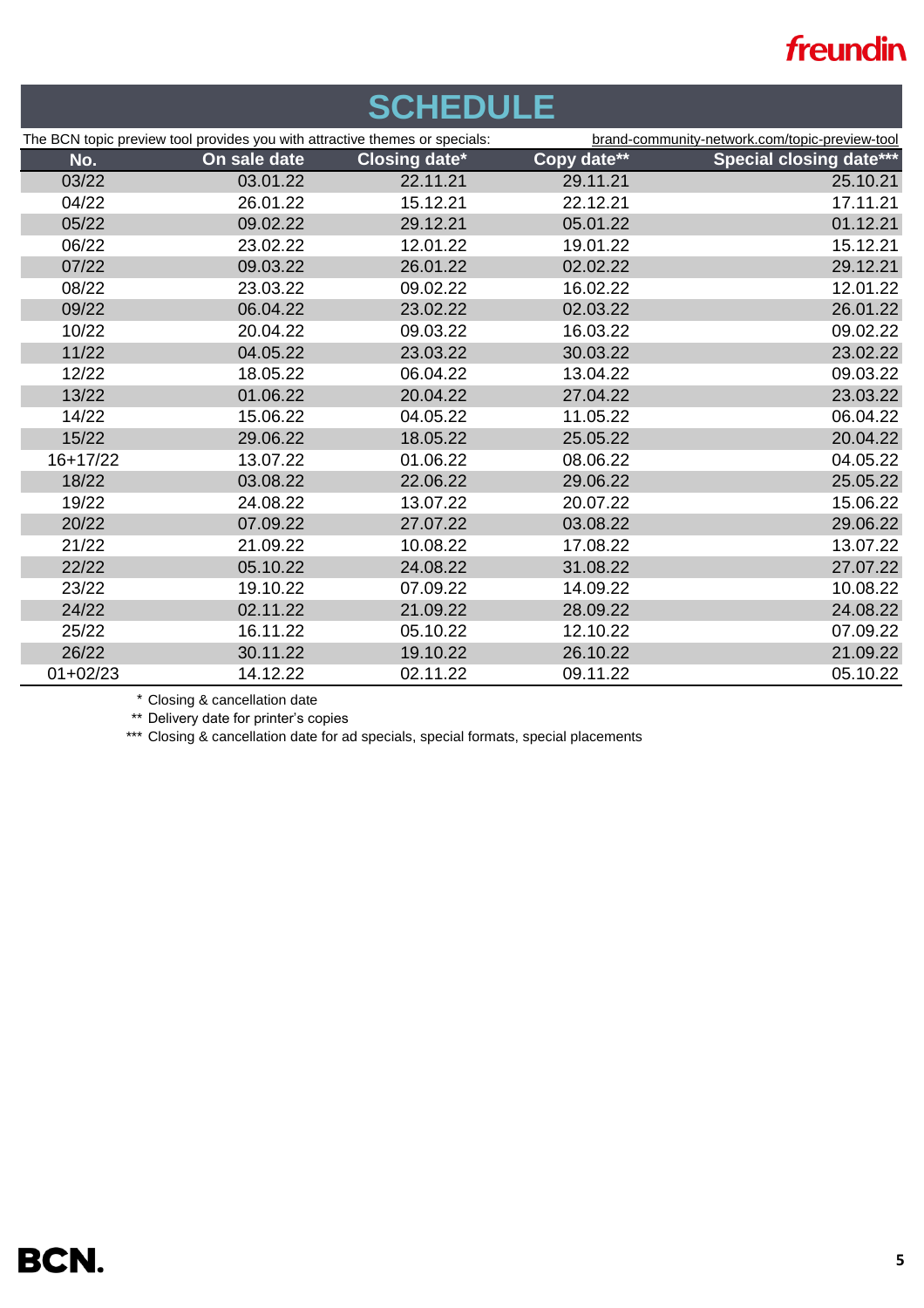# **SPECIALS**

### **Scheduled Specials 2022**

| <b>Title</b>  | On sale date | Closing date*                                                     | Copy date** | <b>Special closing</b><br>$date***$ |
|---------------|--------------|-------------------------------------------------------------------|-------------|-------------------------------------|
| Unsere Besten |              | Analogous to freundin Analogous to freundin Analogous to freundin |             |                                     |
|               |              |                                                                   |             |                                     |

\* Closing & cancellation date

\*\* Delivery date for printer's copies

\*\*\* Closing & cancellation date for ad specials, special formats, special placements

### **Formats & Rates**

| <b>Title</b>         | Format     | 'Placement | <b>Bleed Format*</b> | Rate                  |
|----------------------|------------|------------|----------------------|-----------------------|
| <b>Unsere Besten</b> | $1/1$ page | Standard   | 200 x 310            | 31,000 €              |
|                      |            |            |                      | *width x height in mm |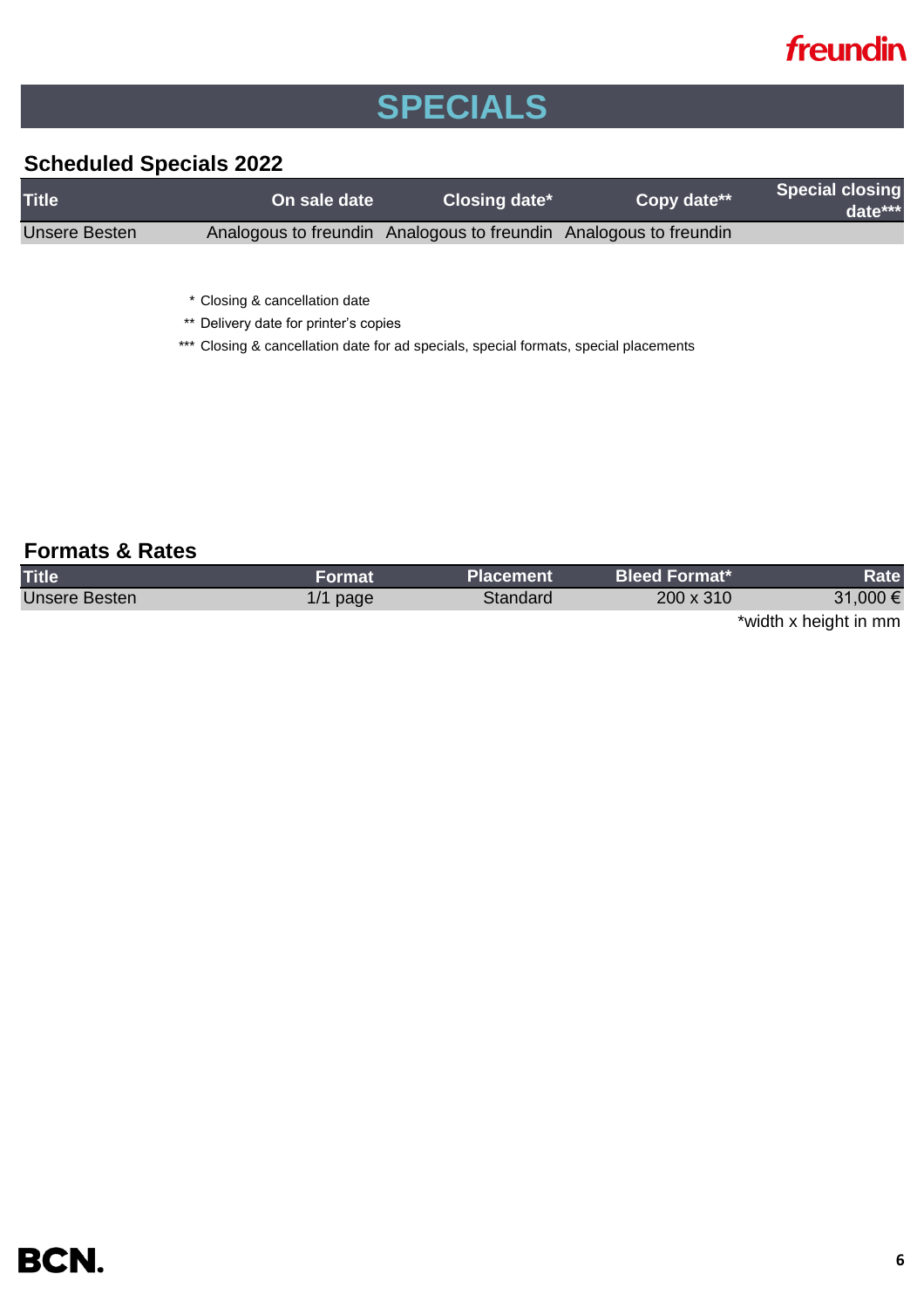## **SPLIT-RUN ADVERTISING**



| Area                     | $1/1$ page | $1/2$ page  |
|--------------------------|------------|-------------|
| Nielsen I                | 14,600 €   | $9,400 \in$ |
| Nielsen II               | 17,100 €   | 11,100 €    |
| Nielsen IIIa             | 11,500 €   | 7,400 €     |
| Nielsen IIIb             | 13,400 €   | 8,700 €     |
| Nielsen IV               | 14,600 €   | $9,400 \in$ |
| East (Nielsen V bis VII) | 11,500 €   | 7,400 €     |
| Austria                  | 11,500 €   | 7,400 €     |

Please enquire for latest **circulation** information.

We try to fulfil placement requests within our structural possibilities. Definite placement confirmation cannot be made.

Closing, cancellation and delivery date for printer's copies: See "Formats & Rates Print" page. Printer's copy: See technical requirements at [duon-portal.de/](https://duon-portal.de/)

For sales operation reasons, the sales areas may differ slightly from the Nielsen areas.